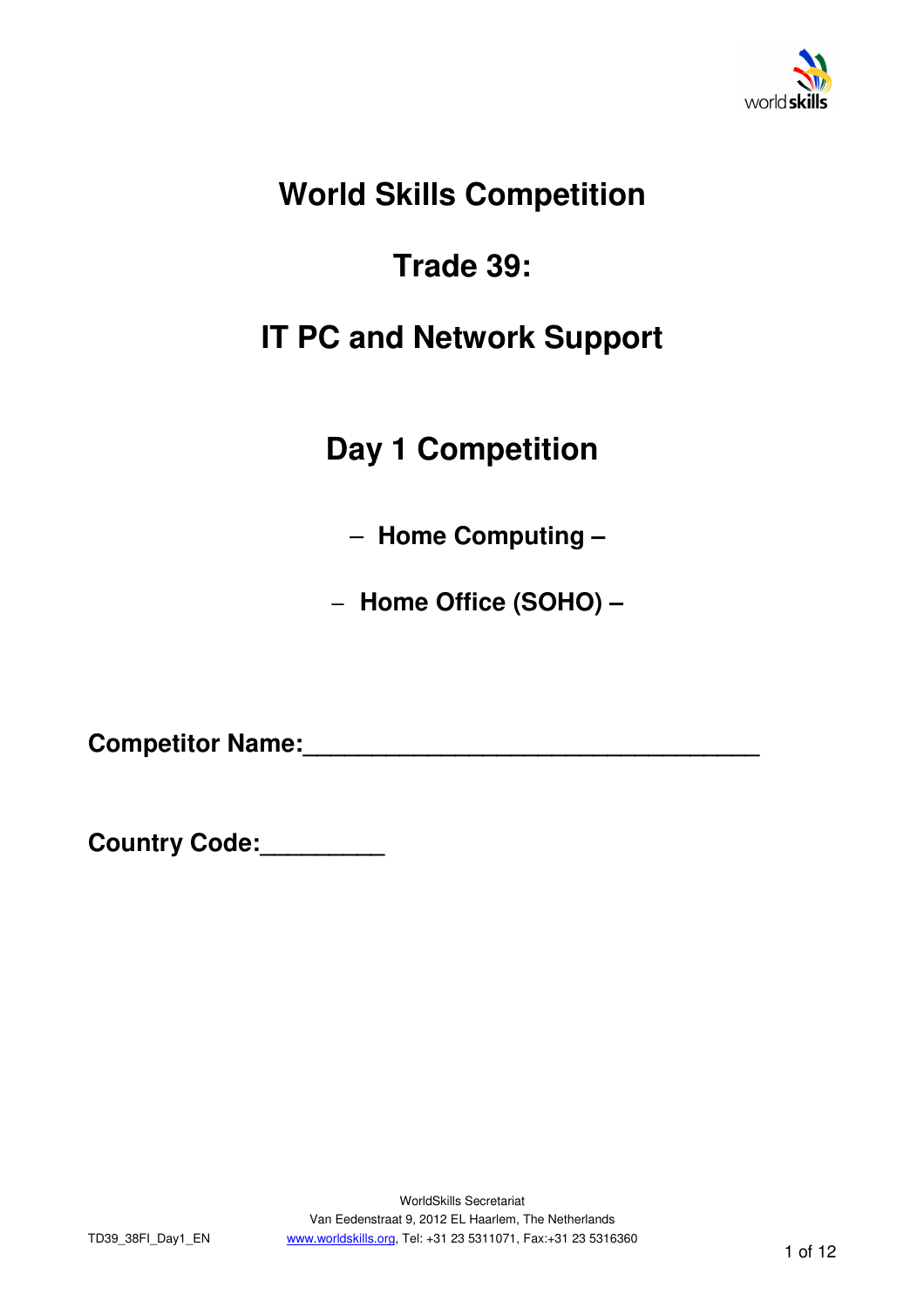

#### **CONTENTS**

This Test Project proposal consists of the following documentation/files:

1. TP39\_38FI\_Day1\_EN.doc

#### **INTRODUCTION**

You work for the IT Department at a Small Consulting Company, Networkskills Company. The CEO (Chief Executive Officer) needs to implement an IT infrastructure for him and his family at home. Your CIO (Chief Information Officer) gives you the following material: Please pay attention to the specifications to ensure that you assemble and set up PC1

properly and in accordance with the company's internal guidelines.

### **DESCRIPTION OF PROJECT AND TASKS**

### **PART A (Tasks for PC1)**

**Note:** Please use default configuration if you are not given the detail.

- Make a serial number list of the 3 peripheral elements and their specifications (Monitor, Printer, Scanner and fill in checklist). Use Appendix 1.
- Assemble PC1. Take care to follow ESD handling quidelines.
- Set up PC1 with the operating system (Windows XP Professional). Ensure that all components are correctly installed.
- Create 2 formatted partitions as follows
	- o C: 4096 MB FAT partition
	- o D: 4096 MB NTFS partition
	- o The rest of the hard disk should remain unpartitioned.
- Please configure PC1 with the followings: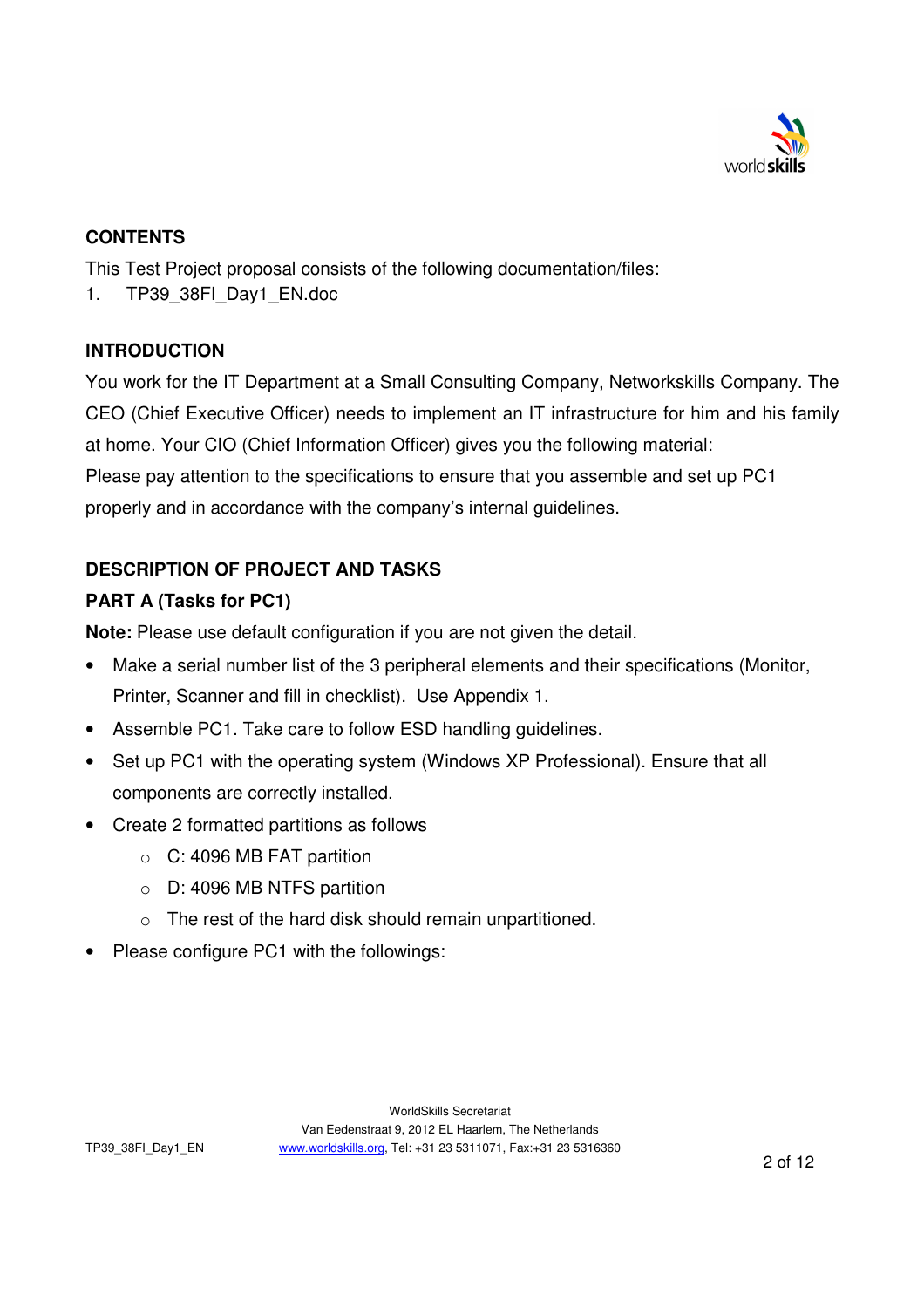

#### • **PC1 specifications**

| Company name               | Worldskills                            |
|----------------------------|----------------------------------------|
| Organization               | Worldskills                            |
| Who will use this computer | competitor                             |
| Computer name              | {xx is the station number}<br>NETPC1xx |
| Workgroup                  | TRADE39                                |
| Admin password             | suomi2005                              |
| User name                  | Administrator                          |
| <b>TCP/IP address</b>      | 192.168.1.1                            |
| <b>Subnet Mask</b>         | 255.255.255.0                          |

- Create a Start-up Disk and label at disk with station number.
- Set up the scanner.
- Scan your ID card of your name tag and save it to filename imagexx {xx is the station number} at D:\competitorXX folder.
- Encrypt the file imagexx {xx is the station number}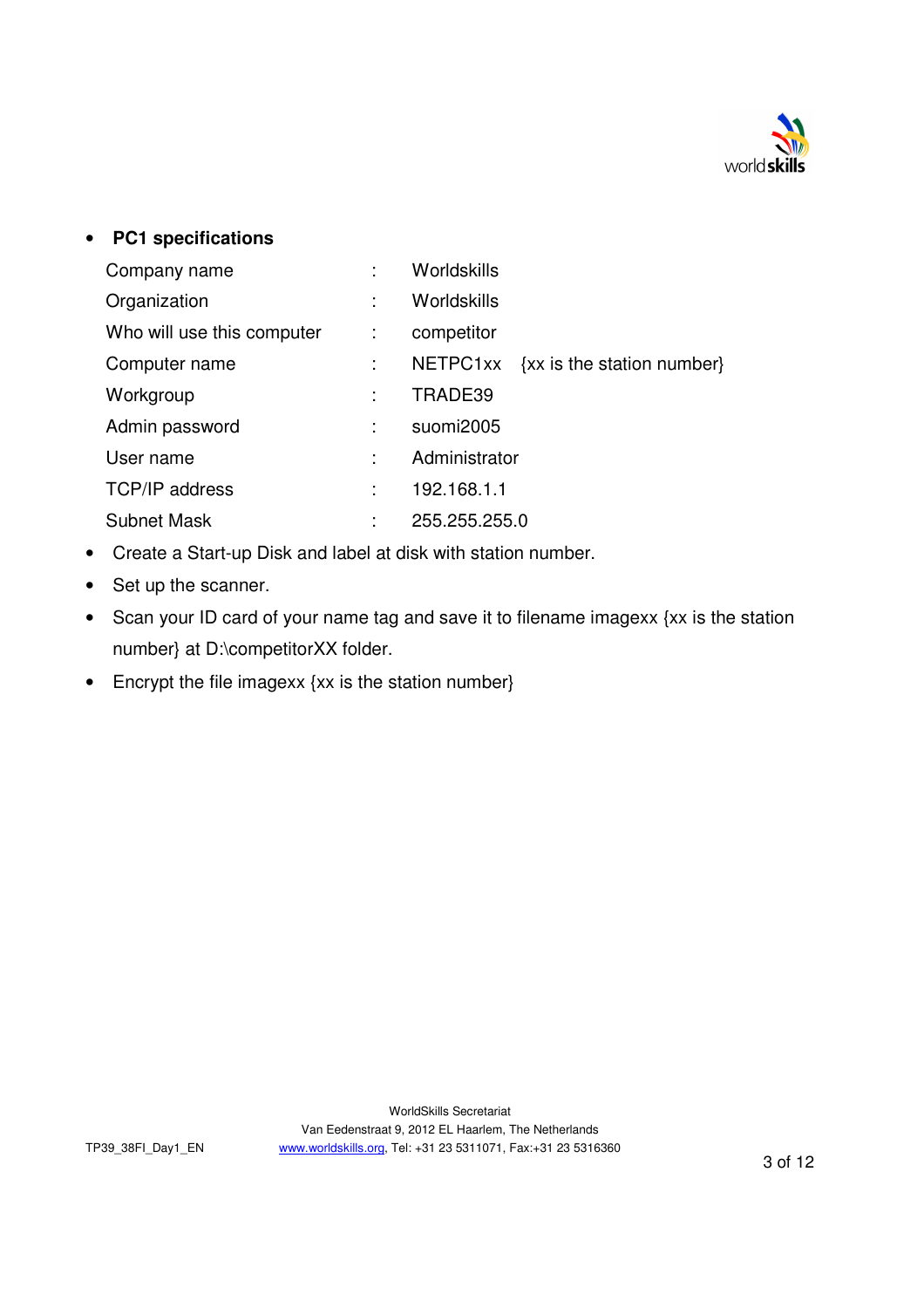

#### **PART B (Tasks for PC2)**

- PC2 is Server system without OS.
- Set up PC2 with the operating system (Windows 2003 Server) and configure 3 SCSI hard disks to be RAID 5 and initialize them.
- Create a 4096 MB NTFS partition on the hard disk for the installation of the operating system. The rest of the hard disk should remain unpartitioned.
- Configure LAN card1 (onboard) on PC2 with the followings:
- PC2 specifications

| Computer name : NETPC2xx   |                             |               | {xx is the station number} |
|----------------------------|-----------------------------|---------------|----------------------------|
| Workgroup                  |                             | $:$ TRADE39   |                            |
| Admin password : suomi2005 |                             |               |                            |
| User name                  | $\mathcal{L} = \mathcal{L}$ | Administrator |                            |
| TCP/IP address :           |                             | 192.168.1.2   |                            |
| Subnet Mask                |                             | 255.255.255.0 |                            |

- You must configure  $2^{nd}$  LAN card.
- Make 2 crossover cables 7 Meters (+/- 3cm) physical length and Please make a cable label.( CCxx : xx is the station number )
- Make 2 straight through cables 7 Meters(+/- 3cm) and Please make a cable label.( STxx : xx is the station number )
- Connect PC1 and PC2. Refer to Appendix 2.
- Set up local printer and webcam.
- Share printer with name NETPRINTER.
- Take a photo of yourself using the webcam, save the photo into filename photoxx {xx is the station number} at "my documents" folder and print it to the local printer.
- Print out the scanned image file (imagexx) on PC1 to network printer.
- Print out IP configurations of PC1 & PC2 and write your station number on printout.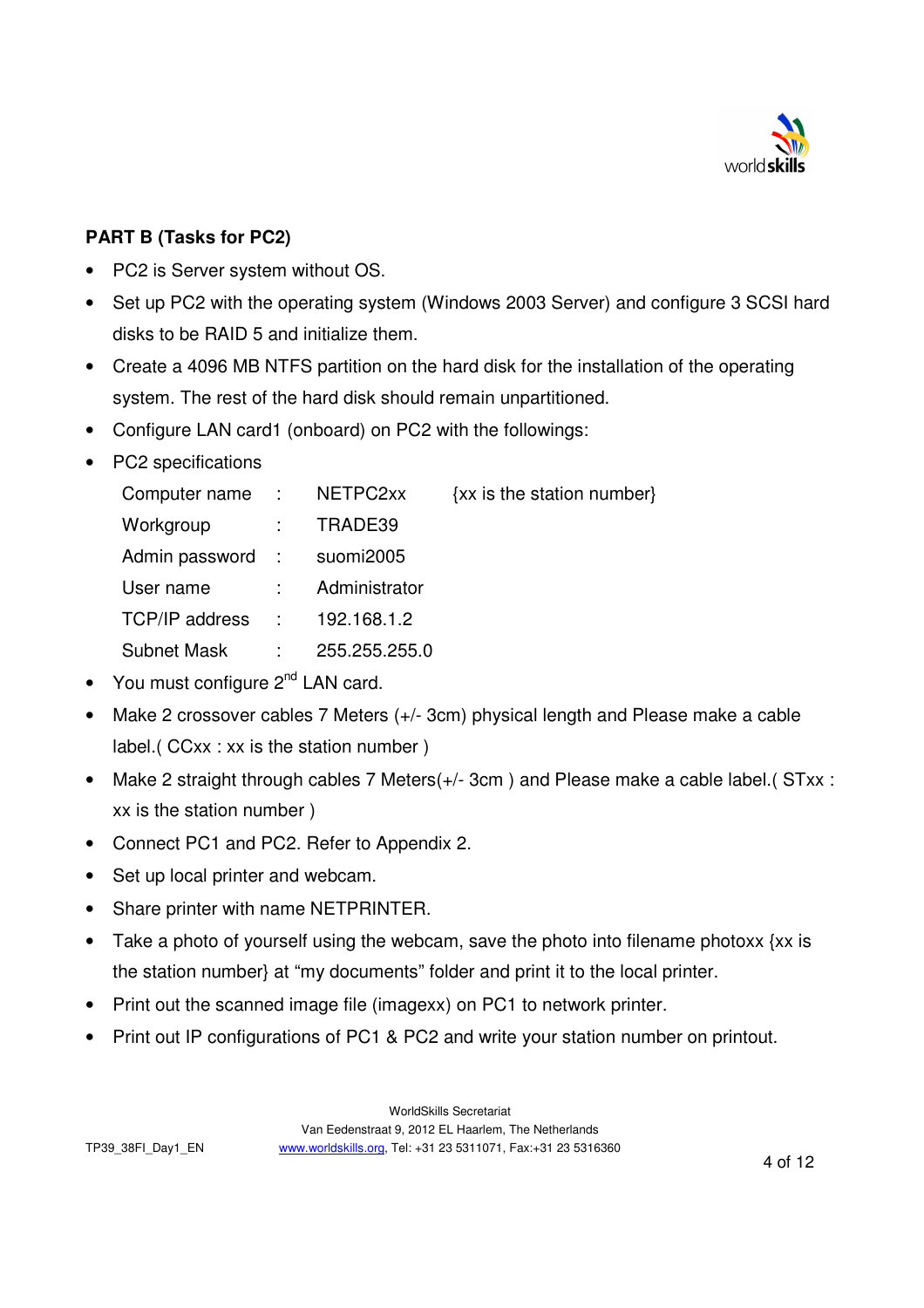

- Make a backup of your images (ID card "imagexx" and your photo "photoxx"). The copy should be compressed and saved onto a file named compressxx (xx is your station number) at CD. Mark your CD cover with your station number.
- There is an Internet connection on PC2. (Not physically available)
- Enable other users on PC1 & PC3 to share the future internet connection from PC2 by using a default gateway.
- Print out a new IP configuration for PC1 and write your station number.

#### **PART C (Tasks for PC3)**

- **Note: Do not install OS without permission.**
- Your first task now is to locate and fix the faults on PC3.
- Fill out the fix log form provided to you. (Handwriting) Use Appendix 4.
- Connect PC2 and PC3. Use Appendix 3.
- PC3 specifications

| Computer name:   |             | NETPC3xx      | $\{xx \text{ is the station number }\}$ |
|------------------|-------------|---------------|-----------------------------------------|
| Admin password:  |             | suomi2005     |                                         |
| User name        | $\sim 1000$ | Administrator |                                         |
| TCP/IP address : |             | 192.168.1.3   |                                         |
| Subnet Mask :    |             | 255.255.255.0 |                                         |

Print out a IP configuration of PC3 to network printer on PC2.

#### **Instruction to the competitor**

Good luck, do your best and plan your time well.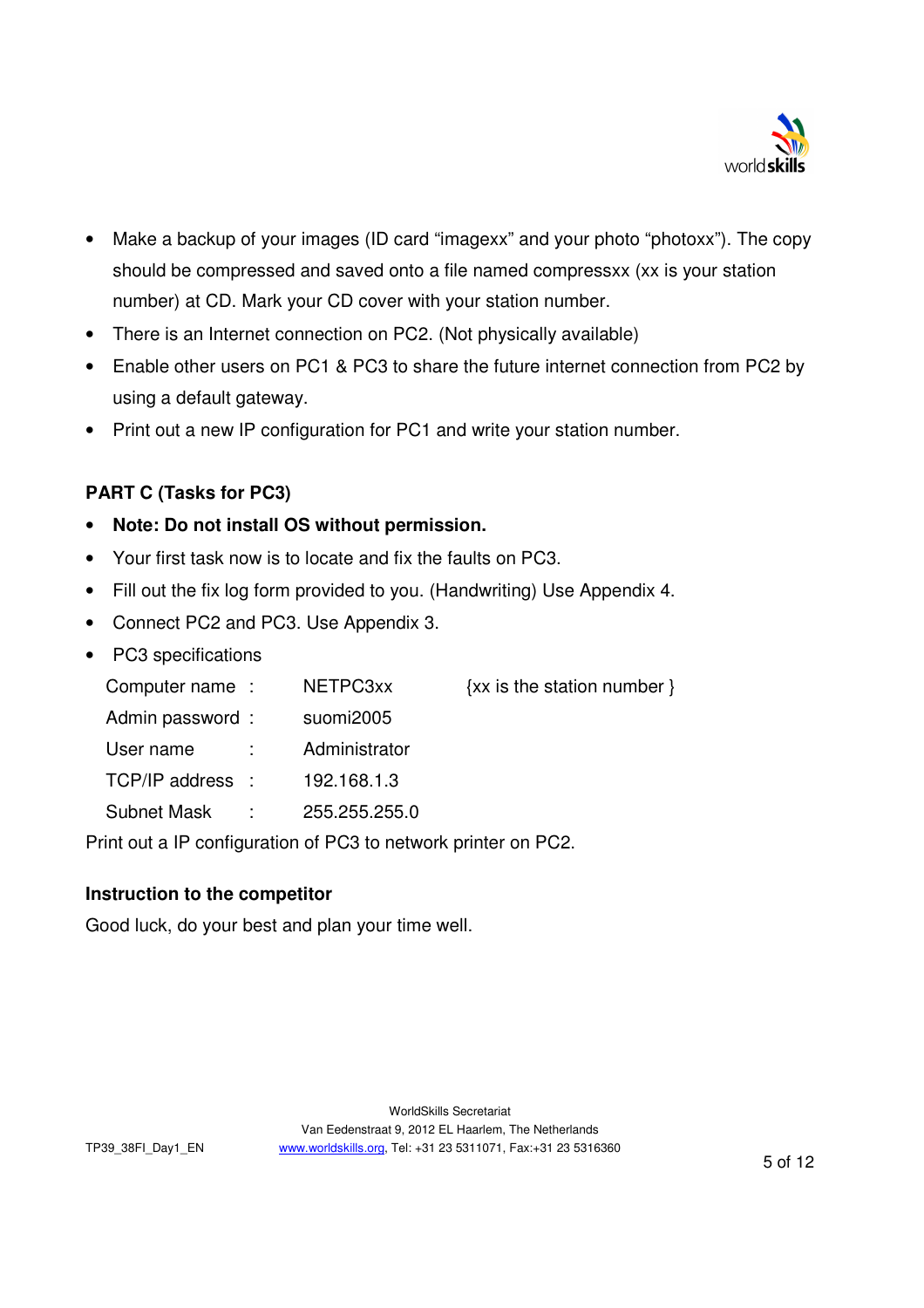

#### **EQUIPMENT, MACHINERY, INSTALLATIONS AND MATERIALS REQUIRED**

You have the following equipment at your disposal:

#### **Three PCs**

**PC1:** (disassembled & No OS (Operation System))

- o Motherboard, processor, power supply and cables attached to the chassis
- o RAM
- o HDD
- o FDD
- o Scanner
- o CD-ROM
- o USB PC camera
- o LAN card on board
- o Sound Card on board
- o Printer
- o External Speakers/ Head set
- o Mouse
- o TFT Monitor
- **PC2** (totally assembled & No OS)
	- o Web camera (USB PC camera)
	- o Printer
- **PC 3** (totally assembled with Windows XP professional and with faults)

#### **Additional software**

- o Operating System (Windows XP Professional, Windows 2003 Server)
- o Drivers for peripherals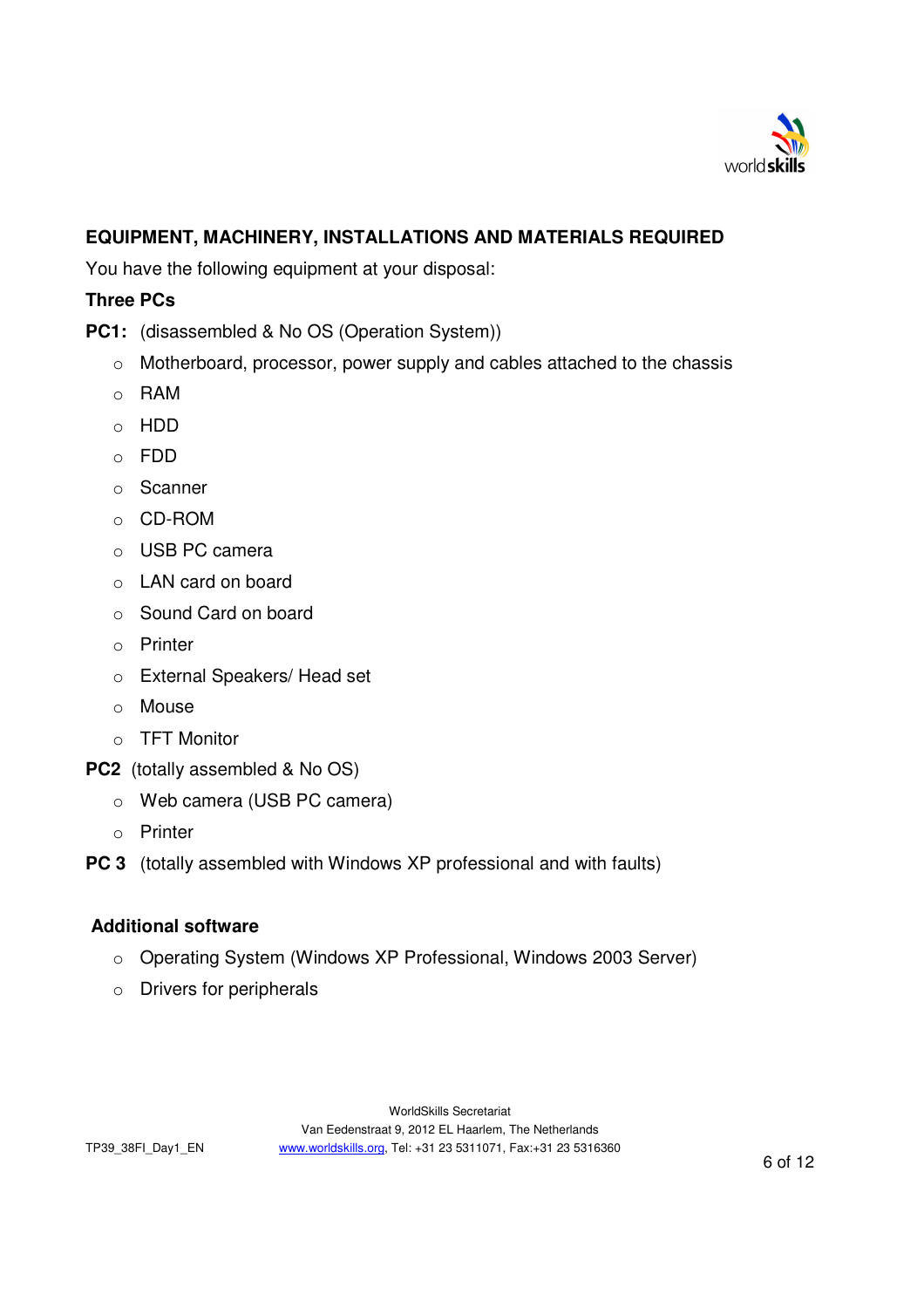

#### **Additional equipment**

- Tool kit
- Wrist strap
- UTP Cramp Tool
- UTP Cable stripper
- UTP Cable Checker
- Hand Tools(Cutter)
- Cable Label
- UTP Cables
- RJ-45 Connectors
- Floppy Disks and labels
- Blank CDs

#### **MARKING SCHEME**

| <b>Task</b>  | <b>Marks</b> |
|--------------|--------------|
|              | 7.10         |
|              | 11.50        |
| C,           | 6.40         |
| <b>Total</b> | 25.00        |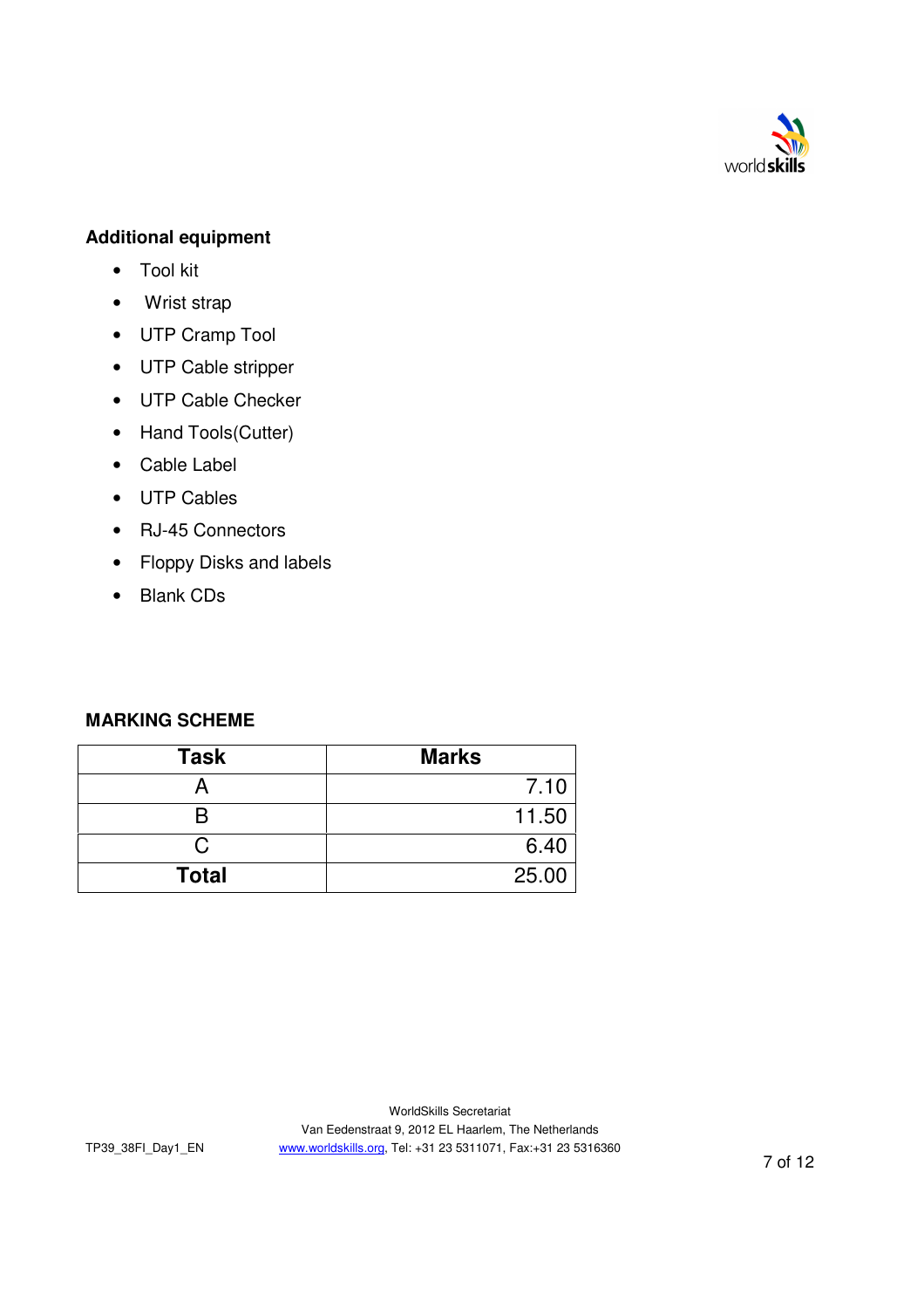

### **OTHER** Appendix 1

### **PC1 Check List Form**

| <b>Station No.:</b> |
|---------------------|
|                     |

| Name: |  |
|-------|--|
|       |  |

**Country:\_\_\_\_\_\_\_\_\_\_\_\_\_\_\_\_\_\_\_\_\_\_\_** 

| <b>Description</b>                        | Qty         | Check (X) |
|-------------------------------------------|-------------|-----------|
| keyboard (in English or from own country) | 1           |           |
| wheel-mouse                               | 1           |           |
| Computer Dell GX280 partially assembled   | 1           |           |
| with the motherboard, processor Intel     |             |           |
| Pentium 520HT at 2,8GHz and one ATX       |             |           |
| Power Supply.                             |             |           |
| <b>DDR2 RAM</b>                           | 2           |           |
| <b>HDD SATA</b>                           | $\mathbf 2$ |           |
| <b>DVD ROM</b>                            | 1           |           |
| <b>FDD</b>                                | 1           |           |
| External speaker/ Head Set                | 1           |           |
| USB PC Camera Labtec Webcam Pro           | 1           |           |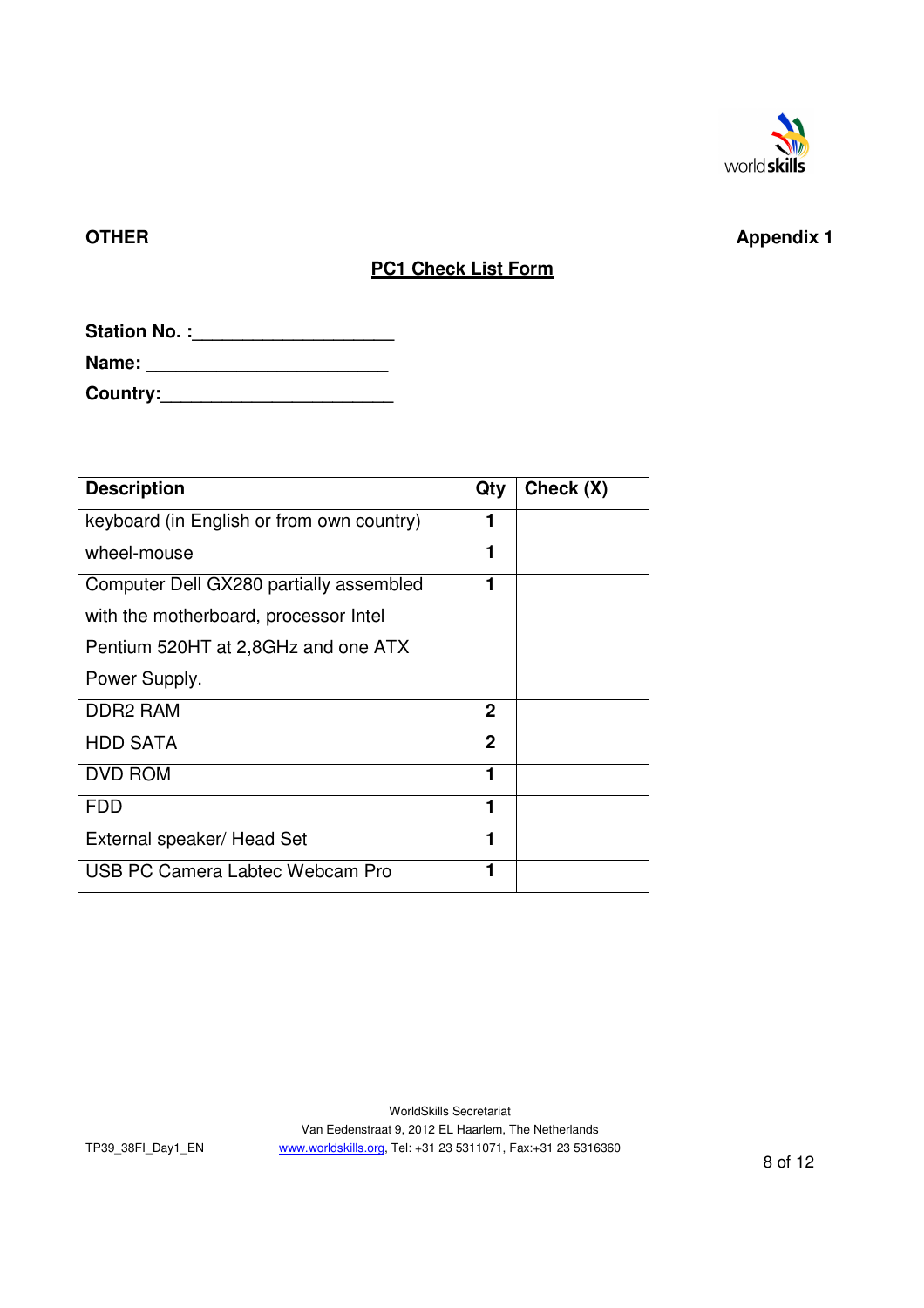

### **Serial No. Form**

| <b>Description</b>     | Serial NO. | Qty | Check (X) |
|------------------------|------------|-----|-----------|
| TFT 17" colour monitor |            | 1   |           |
| HP ScanJet 2400C       |            | 1   |           |
| HP DeskJet 5740        |            | 1   |           |
| Printer                |            |     |           |

WorldSkills Secretariat Van Eedenstraat 9, 2012 EL Haarlem, The Netherlands www.worldskills.org, Tel: +31 23 5311071, Fax:+31 23 5316360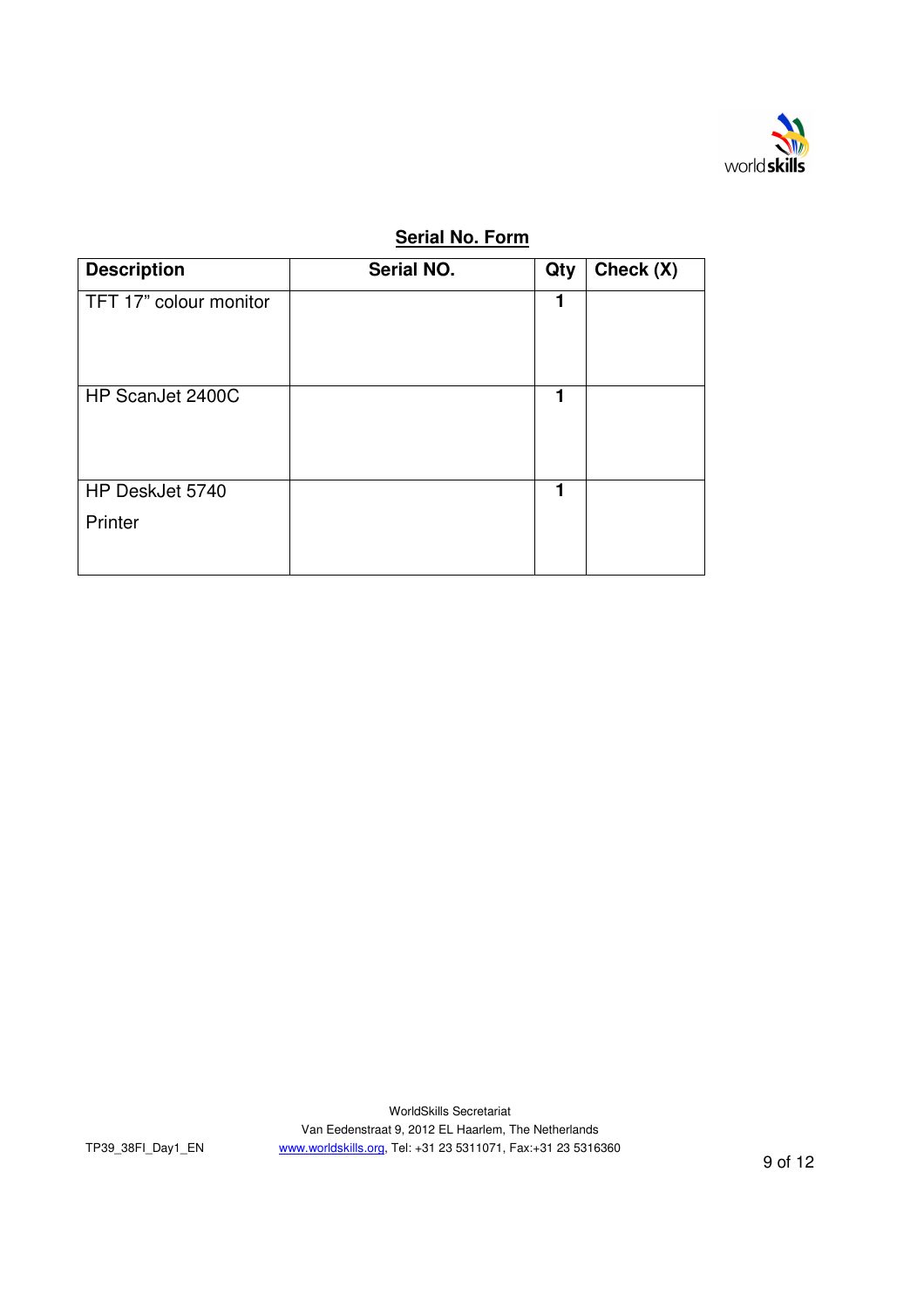

# **Appendix 2**

#### **Diagram 1**

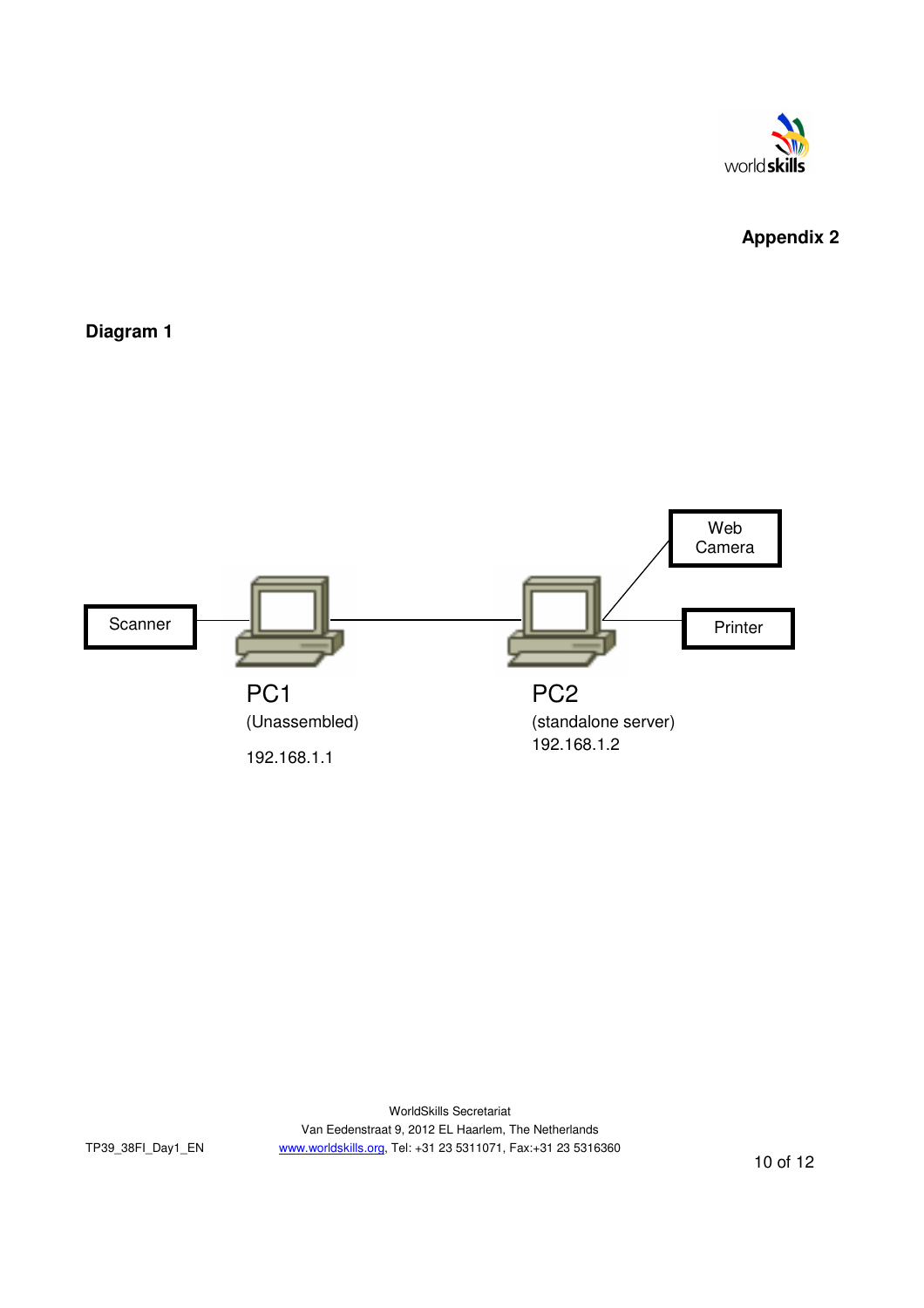

### **Appendix 3**





WorldSkills Secretariat Van Eedenstraat 9, 2012 EL Haarlem, The Netherlands www.worldskills.org, Tel: +31 23 5311071, Fax:+31 23 5316360